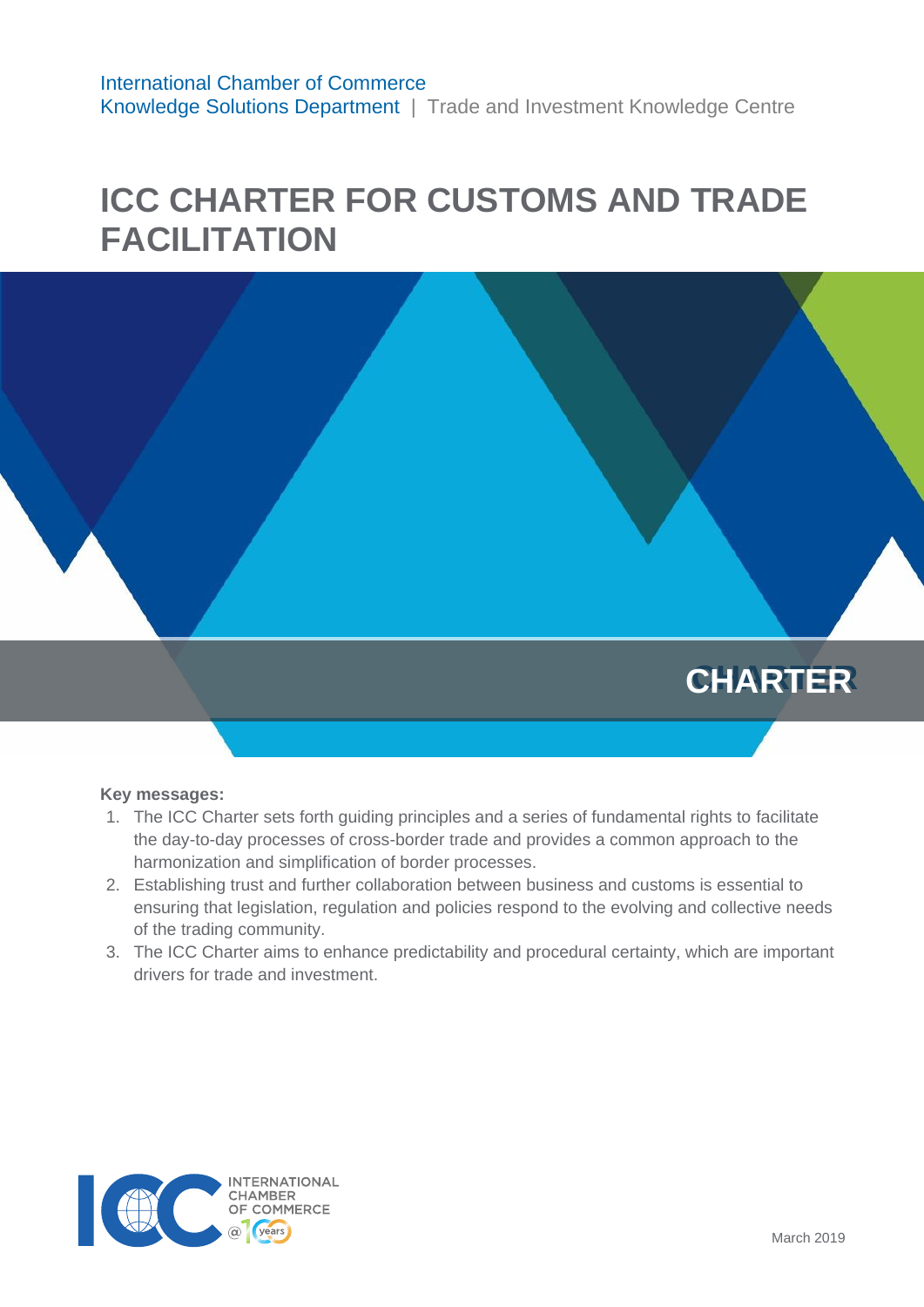# **I. INTRODUCTION**

The International Chamber of Commerce (ICC), as the world business organization, seeks to promote international trade, responsible business conduct and a global approach to regulation. Furthermore, ICC seeks to eliminate obstacles to cross-border trade and investment and promote the simplification and harmonisation of customs procedures.

ICC has developed a Charter for Customs and Trade Facilitation, which recognises the rights and responsibilities of traders, customs administrations and, when applicable, border agencies, in an effort to advocate for a balanced trading system. In line with ICC's mission to promote open, rulesbased multilateral trade, the ICC Charter provides a common approach to the harmonisation and simplification of border processes. The ICC Charter intends to serve as a roadmap of responsibilities and rights of all stakeholders, including importers, exporters, foreign and domestic manufacturers, national customs administrations and other border agencies, as applicable, as well as other interested parties, regardless of their Authorized Economic Operator (AEO) status.

However, AEO programmes are an effective tool to streamline customs procedures and strengthen the relationships between traders, customs administrations and relevant stakeholders across the supply chain. ICC emphasizes that the benefits awarded to AEOs should not in any way diminish the trade facilitation measures already offered to non-AEO traders. AEO programmes should provide additional benefits.<sup>1</sup>

The ICC Charter sets forth guiding principles and a series of fundamental rights to facilitate the day-to-day processes of cross-border trade, and aims to guide the working relationship between traders, customs administrations and, when applicable, border agencies. These guiding principles apply across various trading circumstances, including during customs audits of all duties collected at the border and in relation to disputes with customs administrations, in order to foster cooperation and collaboration.

Creating trust and efficient cooperation between governments and the business community is essential to achieving a balanced and effective trade facilitation environment. Customs-Business partnerships are essential to good governance. Such collaboration helps to ensure that legislation, regulation and policies respond to the evolving and collective needs of the trading community.

The ICC Charter builds upon existing international agreements and country commitments, including specific guidance from the provisions of the World Trade Organization (WTO) Trade Facilitation Agreement (TFA). ICC further acknowledges the important role of the World Customs Organization (WCO) and its innovating tools and instruments, with particular reference to the Revised Kyoto Convention  $(RKC)^2$  and Customs-Business Partnership Guidance $3$  in facilitating trade and trust at the border.

The need for improved mutual global recognition of the respective rights and responsibilities

 1 **[ICC Recommendations on Authorized Economic Operators](https://iccwbo.org/publication/icc-recommendations-on-authorized-economic-operators/)** 

<sup>&</sup>lt;sup>2</sup> [World Customs Organization \(WCO\) Revised Kyoto Convention \(RKC\)](http://www.wcoomd.org/en/topics/facilitation/instrument-and-tools/conventions/pf_revised_kyoto_conv.aspx)

[WCO Customs-Business Partnership Agreement](http://www.wcoomd.org/-/media/wco/public/global/pdf/topics/facilitation/instruments-and-tools/tools/customs-business-partnership-guidance/customs--business-partnership-guidance.pdf)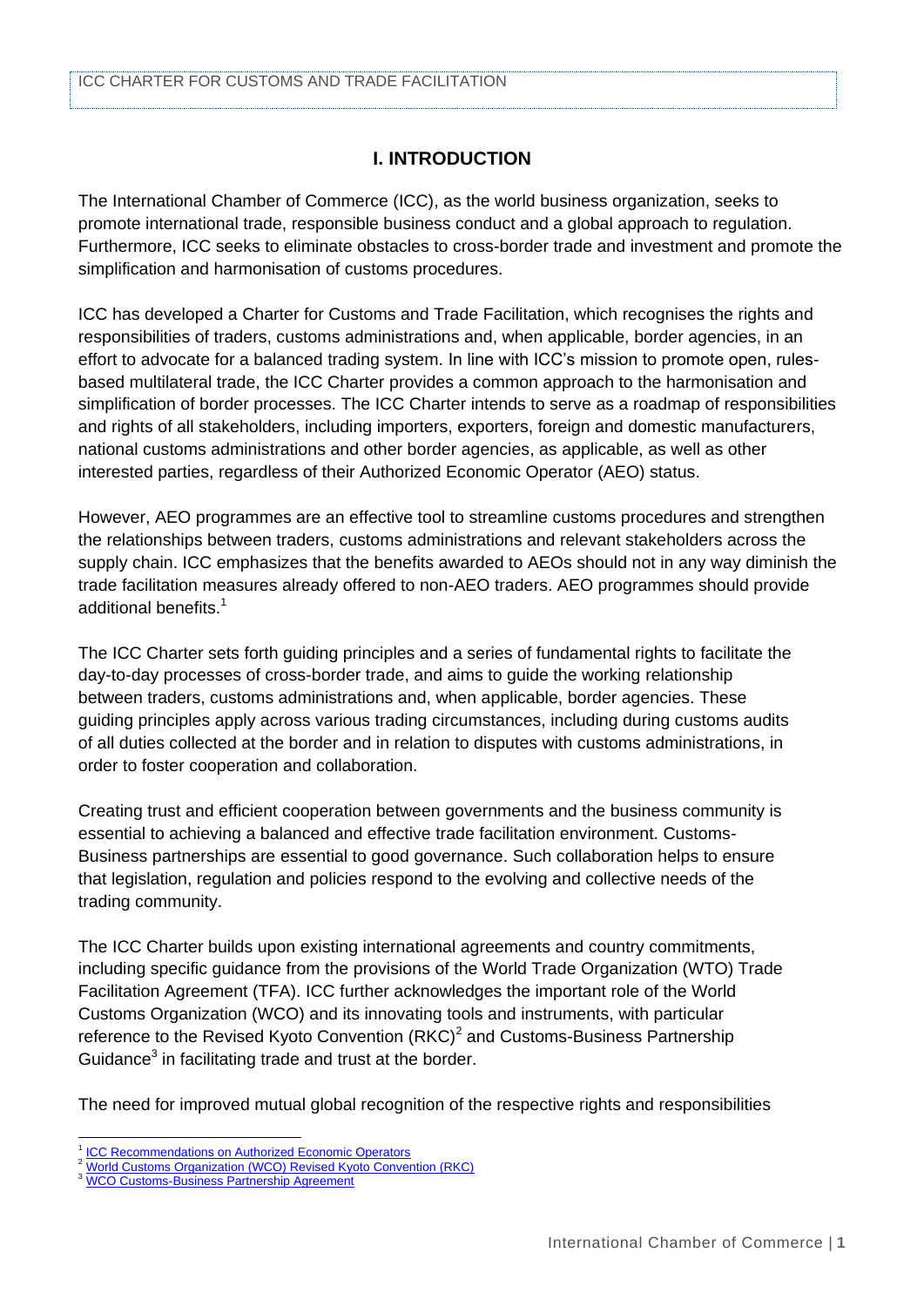between stakeholders has never been greater, given the increased complexity, intensity and velocity of international trade following the contemporary proliferation of free trade agreements (FTAs) and subsequent impact on global value chains (GVCs). At this time, the establishment of mutual trust, respect and clear responsibility between traders and Customs administrations is critical.

The ICC Charter presents an effective roadmap to achieving this greater cooperation and trust, based on liberty and the responsibility of relevant stakeholders. The ICC Charter is intended to achieve the following objectives:

- Enhance business predictability and procedural certainty, which are important drivers for trade and investment;
- **IMPROVE trade compliance by ensuring transparent administration, clarity and** consistency of rules;
- Promote the implementation of the WTO TFA to enhance the efficiency of border procedures and facilitate trade;
- **IMPROVE the administrative efficiency of customs authorities and applicable border** agencies by simplifying administrative processes and reducing administrative burdens;
- Establish simplified and transparent regulatory frameworks benefiting companies of all sizes, especially small- and medium-sized enterprises (SMEs);
- **Further Business-Customs engagement to ensure collaboration for efficient and** effective approaches to regulatory objectives and to enhance economic facilitation; and
- Encourage further cooperation between stakeholders to enhance SME's awareness and competitiveness, as well as enable fair access to global markets.

Reflected in the forthcoming sections, the ICC Charter seeks to reinforce the requisite fundamental rights and principles to ensure an inclusive and dynamic international trading system. Part II outlines the guiding principles and accompanying obligations of both traders and relevant Customs and border authorities. Part III outlines three basic categories of traders' rights, in line with the trade facilitation principles presented in the TFA. These categories of rights include (1) Rights in their day-to-day relationship with customs, (2) Rights during customs audits, and (3) Rights in the context of dispute with customs. Collaboration between governments and business is essential to helping define the contours of a suitable customs framework that encourages business activities, job creation and economic growth.

# **Contact:**

Rachel Dignam Policy Executive Commission on Customs and Trade Facilitation E: Rachel.dignam@iccwbo.org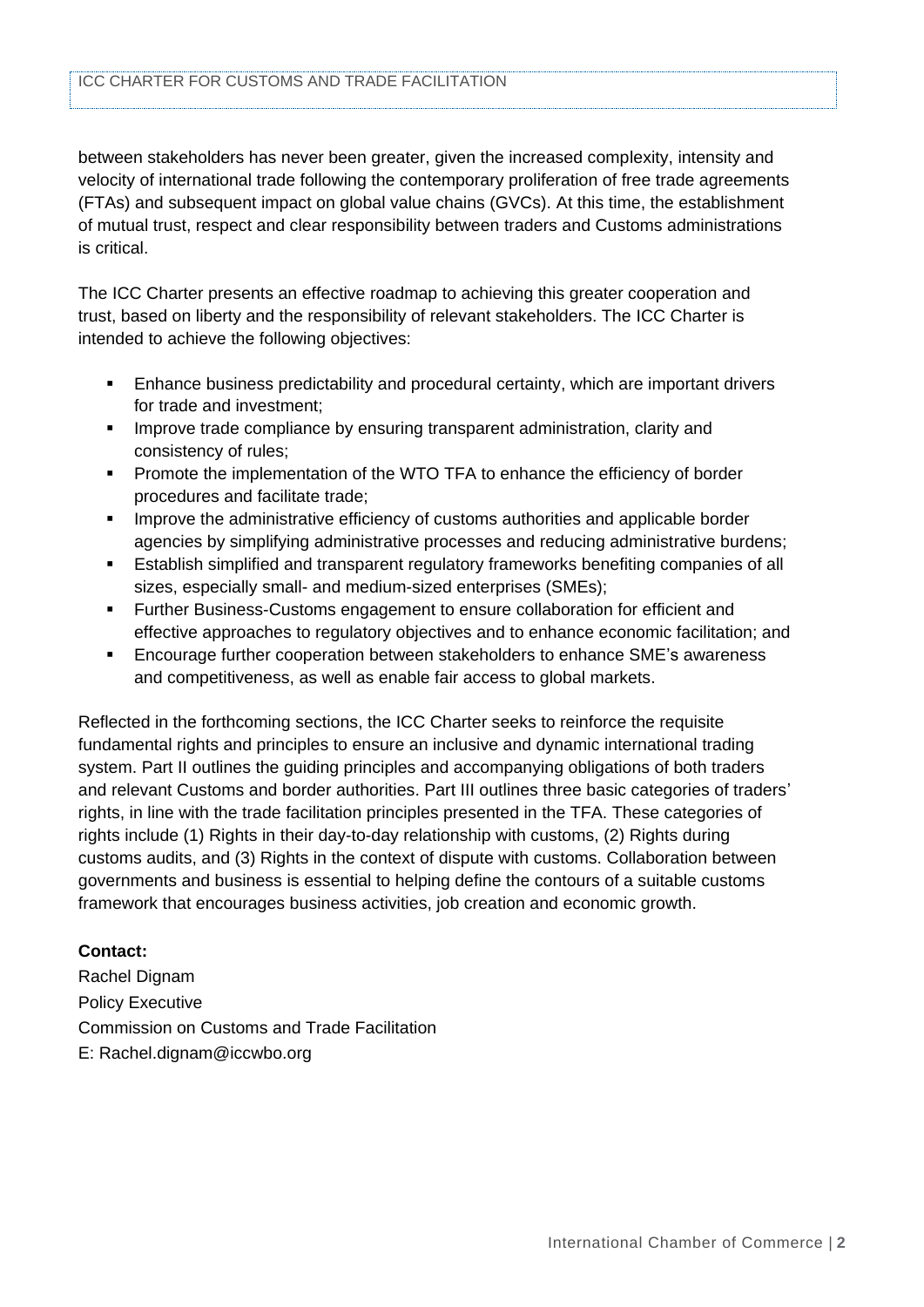# **II. GUIDING PRINCIPLES**

Within the context of an increasingly complex global economy, establishing mutual trust and clear responsibilities are paramount to ensuring an efficient, balanced international trading system. In recognition of the fundamental role played by trading businesses in supporting global economic, intellectual and social exchange, the obligations set out below serve to create a foundation for predictable, clear and indiscriminate cross-border trade for both traders and customs and border agencies alike**.**

#### **Within each guiding principle, traders should:**

#### *Fairness*

- **Fulfil responsibilities in good faith**
- Be truthful, honest, and ethical and act within the law
- Provide complete, comprehensive and accurate information
- **Inform customs administrations promptly, and without delay, when there is a change** of relevant circumstances

#### *Non-Discrimination*

 Respect customs' impartiality and independence, and not seek to influence their consideration or conduct of affairs inappropriately

| <b>Rule of Law</b> |  |
|--------------------|--|
|--------------------|--|

- Respect customs' right to administer the customs regime according to law (including sanctions)
- Meet legal obligations
- Only undertake transactions and/or operations aligned with legitimate commercial and economic activity
- Understand that when laws change, advance rulings may no longer be applicable. In these justified circumstances, appropriate and timely notification is essential
- **Pay customs duties on time without deduction or offset unless otherwise permitted,** subject to the right to appeal

| <b>Reasonable Compliance Burden</b>                                                      |
|------------------------------------------------------------------------------------------|
| Provide information efficiently and ask questions if clarity is needed<br>$\blacksquare$ |
| Contact customs authorities as soon as possible if help is needed<br>٠                   |
| Inform customs authorities if there is a challenge with meeting obligations<br>٠         |
| Use available services to seek assistance and when relevant information cannot be<br>٠   |
| found, ask for advice on where to find it                                                |
| Voluntarily submit correct and complete information if there are elements that may<br>٠  |
| need to be corrected, or if the correct amount of duty has not been paid                 |
| <b>Privacy</b>                                                                           |
| Represent quatame' right to hold disologe and withhold information where nermitted       |

 Respect customs' right to hold, disclose and withhold information, where permitted by law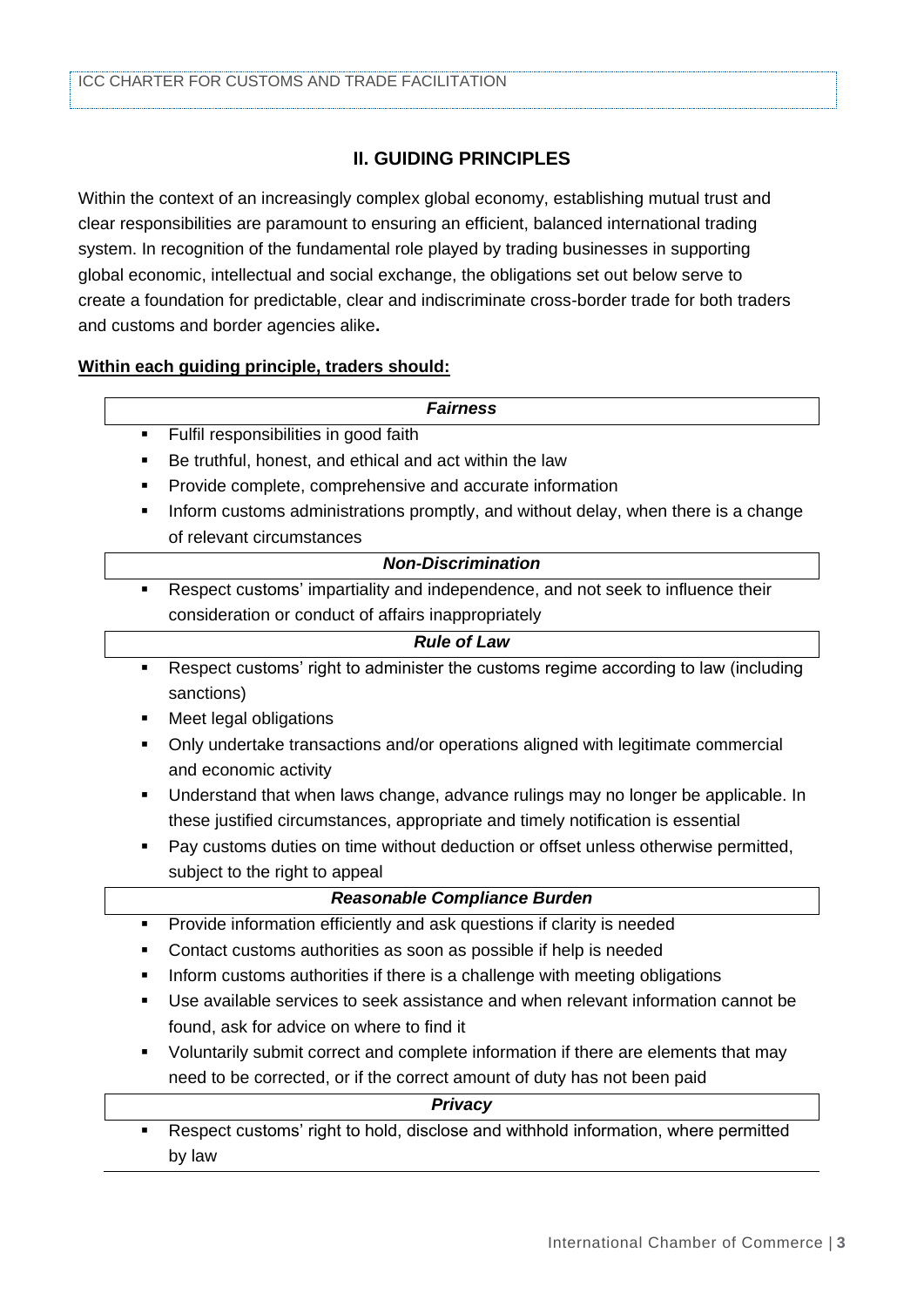Ensure openness and cooperation, where relevant for customs administrations' functions

#### *Efficiency*

- Be cooperative in dealings with administration, filing returns and information reporting, conduct of an audit, and payment of duties
- **Comply with responsibilities and seek assistance, if necessary**
- **Provide information on a timely basis and when reasonably required**
- **Engage constructively with internal or administrative appeals process**
- **EXECOMPLA** Comply with appeal procedures and make every effort to keep procedures efficient and short
- Be truthful and specific in making complaints to administration or another relevant complaint investigative body and have a dialogue about the complaint as needed
- Understand that in many cases a complaint does not interfere with or postpone procedures, including collection

#### *Representation*

- Be accountable for the accuracy and completeness of all necessary information supplied to the administration, whether or not another person has been engaged to prepare, assemble and/or submit the information
- Be cognizant of the information and payments a representative submits to the administration

# **Within each guiding principle, customs administrations and related border agencies should:**

| <b>Fairness</b>                                                                           |
|-------------------------------------------------------------------------------------------|
| Regard operators as honest and acting in good faith and allow them to benefit from a<br>٠ |
| presumption of innocence                                                                  |
| Ensure that the customs system is designed and administered fairly, honestly and<br>٠     |
| with integrity, according to the law which states that the burden of proof for breaches   |
| of customs law lies with customs authorities                                              |
| Fight against customs fraud in order to ensure a level playing field for compliant<br>٠   |
| traders                                                                                   |
| <b>Non-Discrimination</b>                                                                 |
| Be consistent with the principle of non-discrimination, and promote equality of<br>٠      |
| treatment before law, free from any inappropriate influence, without bias or              |
| preference                                                                                |
| <b>Certainty</b>                                                                          |

- **Ensure that the customs regime provides certainty and clarity**
- Apply the law reasonably and consistently
- **Simplify and be accessible on the intention of laws, rules and procedures**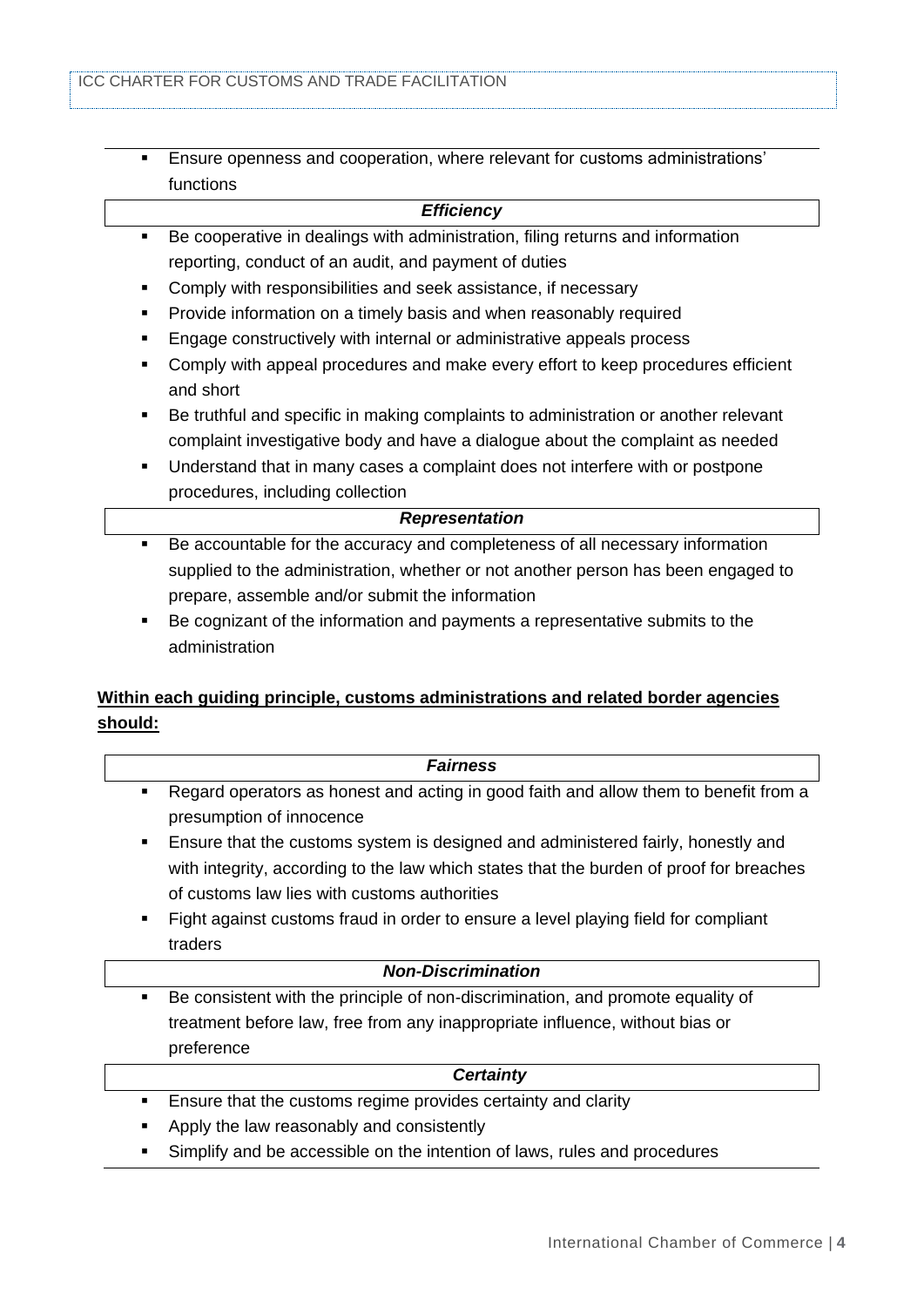- Respect the stability of the customs regime to ensure quality and viability of trade
- Assume responsibility with respect to burden of proof of non-compliance

#### *Rule of Law*

- Do not require the trader to pay more than the amount of duty based on law and return the over-payment according to law
- **Neet legal obligations**
- **Provide duty assessments and sanctions only as provided for by law**
- **Follow established and/or agreed upon procedures and channels**
- Ensure effective and consistent interpretation, and application of the WTO TFA provisions

#### **Reasonable Compliance Burden**

- **Provide a helpful, efficient and effective service and keep costs to a minimum**
- Comply with requests for assistance in a comprehensive and timely manner, as well as help traders understand their rights
- Ensure that staff have the level of expertise to correct any errors or omissions
- Encourage clarity and simplicity of returns, reporting requirements and compliance procedures
- **Ensure that previous provisions are repealed when new rules have been** implemented in a timely manner and are made known through public notification in order to guarantee clarity and predictability

#### *Privacy*

- Protect information obtained or held and establish standard protection procedures to mitigate potential privacy risks
- Seek only information relevant for administrative functions and share information with third parties only as permitted by law
- **•** Deal only with authorised representatives and permit only employees with authorisation to access information

#### *Efficiency*

- Provide accurate, clear and timely information to enable the fulfilment of customs obligations and clarify repeal and review rights
- Introduce enhanced and/or proactive ways of communicating, when appropriate
- Ensure an independent, speedy and effective process for duty liability disputes (subject to national provisions)
- Encourage arbitration provisions to enable quicker and more efficient dispute resolution
- Resolve complaints and review cases objectively and in a timely manner, not treating operators differently for having complained
- Ensure cooperation between customs administrations and relative border agencies to facilitate effective processing of customs procedures and duty collection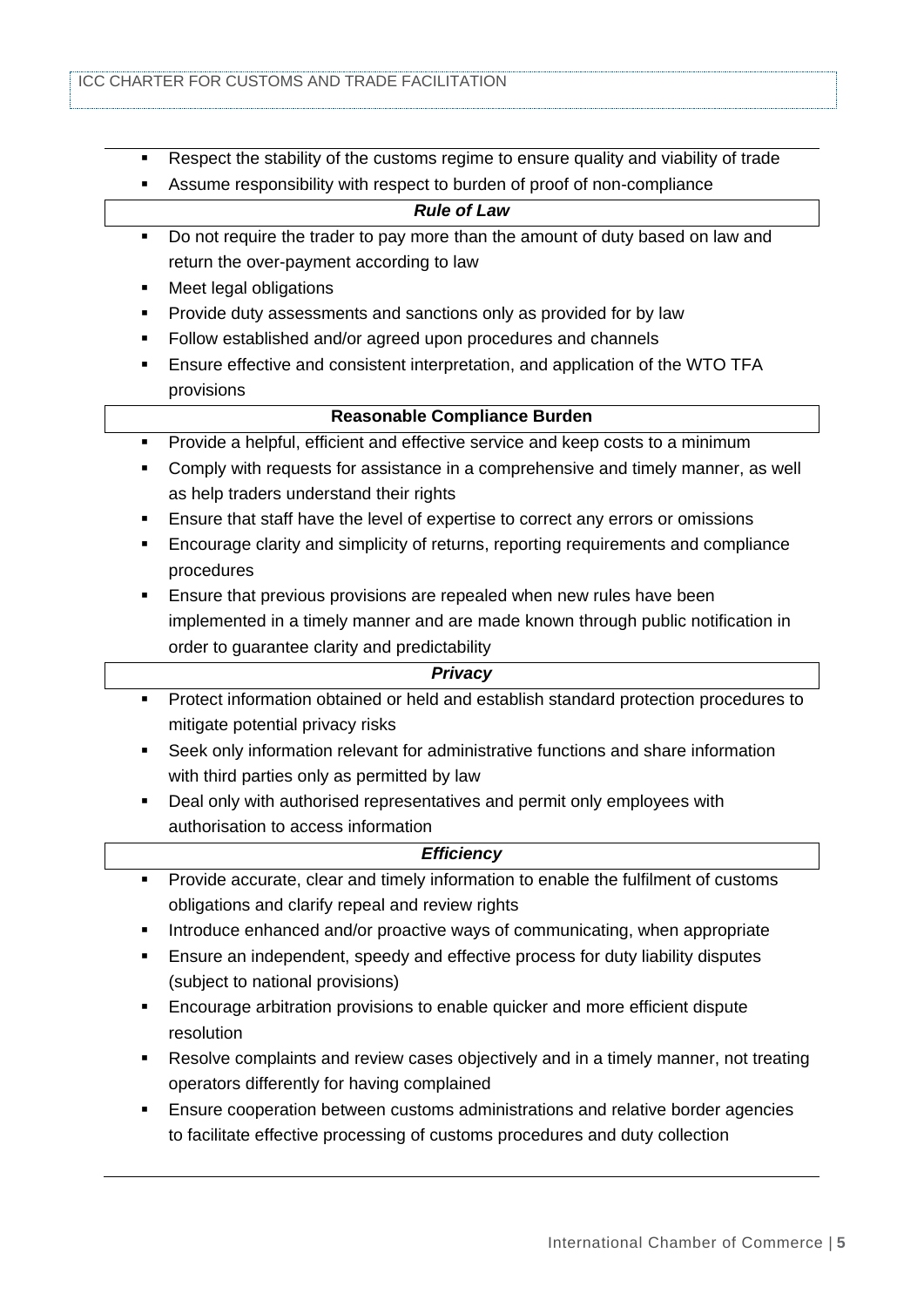#### *Representation*

Allow traders and duty payers to be represented by a person of their choosing

### **III. FUNDAMENTAL RIGHTS OF TRADERS**

Customs and border processes are central to the international trading system. Ensuring efficient and transparent procedures helps to reduce costs and delays for traders and stimulates growth in crossborder transactions. Within these systems, traders are entitled to certain rights, which can be categorized in three basic classifications, including (1) Rights in their day-to-day relationship with customs, (2) Rights during customs audits, and (3) Rights in the context of dispute with customs.

# **1. TRADERS' RIGHTS IN THEIR DAY-TO-DAY RELATIONSHIP WITH CUSTOMS**

#### **Right to Predictability**

- In accordance and consistent with Standard 9.8 of the Revised Kyoto Convention<sup>4</sup>, the right to request a ruling - understood as a prior agreement in accordance with the customs provisions - or to question customs anonymously should be recognised for national and foreign traders alike. Responses to such requests should be made within a reasonable period. ICC considers 'reasonable' to be at maximum a period of six months. This right should not be limited to customs classification, origin, or customs value, but should extend to any issue related to the application of a customs provision.
- In accordance with Article 3.5 of the TFA<sup>5</sup>, the advance ruling shall be valid for a reasonable period of time after its issuance unless the law, facts or circumstances supporting that ruling have changed.
- In accordance with Article 3 of the TFA $6$ , each trader that has requested a ruling in a written submitted request with all the necessary information should have the right to an advance ruling in a reasonable, time-bound manner.
- In accordance with Article 3.8 of the TFA<sup>7</sup>, customs administrations should make publicly available any information on advance rulings taking into account the need to protect commercially confidential information.

# **Right to Certainty**

Apart from criminal proceedings, the maximum reasonable limitation period should be five

 <sup>4</sup> [WCO RKC Standard 9.8 Information, Decisions and Ruling Supplied by the Customs:](http://www.wcoomd.org/en/topics/facilitation/instrument-and-tools/conventions/pf_revised_kyoto_conv/kyoto_new/gach9.aspx) At the written request of the person concerned, the Customs shall notify their decision in writing within a period specified in national legislation. Where the decision is adverse to the person

concerned, the reasons shall be given and the right of appeal advised.<br><sup>5</sup> [World Trade Organisation \(WTO\) Trade Facilitation Agreement \(TFA\) Article 3.5 on Advance Rulings:](https://www.wto.org/english/docs_e/legal_e/tfa-nov14_e.htm#art3) An advance ruling issued by a Member shall be binding on that Member in respect of the applicant that sought it. The Member may provide that the advance ruling is binding on the applicant.

 $^6$  [WTO TFA Article 3.1 on Advance Rulings:](https://www.wto.org/english/docs_e/legal_e/tfa-nov14_e.htm#art3) Each Member shall issue an advance ruling in a reasonable, time-bound manner to the applicant that has submitted a written request containing all necessary information. If a Member declines to issue an advance ruling, it shall promptly notify the applicant in writing, setting out the relevant facts and the basis for its decision.

[WTO TFA Article 3.8 on Advance Rulings:](https://www.wto.org/english/docs_e/legal_e/tfa-nov14_e.htm#art3) Each Member shall endeavour to make publicly available any information on advance rulings which it considers to be of significant interest to other interested parties, taking into account the need to protect commercially confidential information.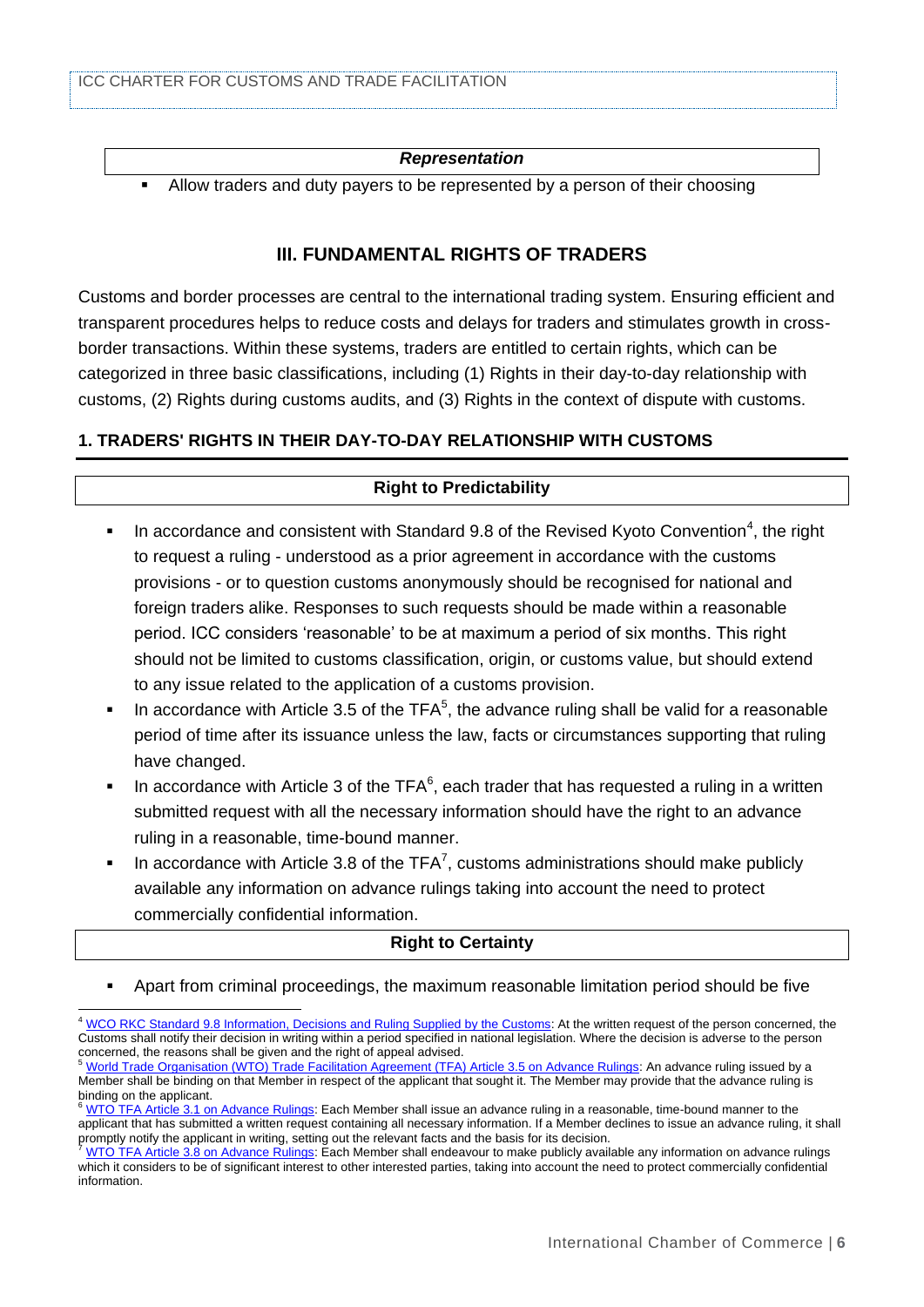years. Similarly, for the purpose of legal certainty, the recovery period for unpaid duties should reasonably be limited to five years.

- The maximum reasonable limitation period for criminal proceedings should be ten years.
- In the same way, companies are requested by customs to respond to questions; the latter should be required to consider the responses provided.
- Retroactivity in the application of a regulation cannot be used by the customs authorities, particularly regarding decisions that have already been ruled upon.

# **Right to Simplicity**

- Traders claim the right to facilitation and non-complexity of declarative obligations.
- The smooth application of the rules of international customs agreements is essential for the security and stability of trade.
- In accordance with Article 9.1 of the TFA<sup>8</sup>, the rules must be clear and easily understood by a foreign trader and thus avoid unnecessary complexity.
- Traders, while welcoming efforts already undertaken by customs authorities, should encourage them to pursue automation, particularly towards the development of dematerialisation.

#### **Right to Mutual Trust and Confidentiality**

- Positions taken by the customs authorities must be opposable by the traders in order to guarantee predictability and reinforce mutual trust.<sup>9</sup>
- Contradictory information cannot be used by customs authorities in a context of dialogue, controls and disputes with traders. The use of data, in particular with regard to customs value, should be prohibited, including the use of minimum and/or reference pricing for customs valuation purposes.
- Expanding upon the rights guaranteed in Article 12.5.1 of the TFA,  $10$  in a given country. traders must have a right of access to their customs file, including declarations, general information, and any information received from foreign customs authorities. This principle also applies in cases of control.
- The trader concerned should be given due diligence in repairing damage caused by the non-respect of the confidentiality of the data. This repair may take the form of communications, publications and compensation.

#### **Right to Fair Customs Treatment Between Traders**

National and foreign traders should receive the same treatment, especially in customs

 $\overline{a}$ <sup>8</sup> [WTO TFA Article 9.1 on Administrative Burden:](https://www.wto.org/english/docs_e/legal_e/tfa-nov14_e.htm#art9) The requesting Member shall take into account the associated resource and cost implications for the requested Member in responding to requests for information. The requesting Member shall consider the proportionality between its fiscal interest in pursuing its request and the efforts to be made by the requested Member in providing the information **[WTO TFA Article 4 on Procedures for Appeal or Review](https://www.wto.org/english/docs_e/legal_e/tfa-nov14_e.htm#art4)** 

<sup>&</sup>lt;sup>10</sup> [WTO TFA Article 12.5.1 \(a\):](https://www.wto.org/english/docs_e/legal_e/tfa-nov14_e.htm#art12) Hold all information or documents provided by the requested Member strictly in confidence and grant at least the same level of such protection and confidentiality as that provided under the domestic law and legal system of the requested Member as described by it under subparagraphs 6.1(b) or (c);(b) provide information or documents only to the Customs authorities dealing with the matter at issue and use the information or documents solely for the purpose stated in the request unless the requested Member agrees otherwise in writing;(c) not disclose the information or documents without the specific written permission of the requested Member;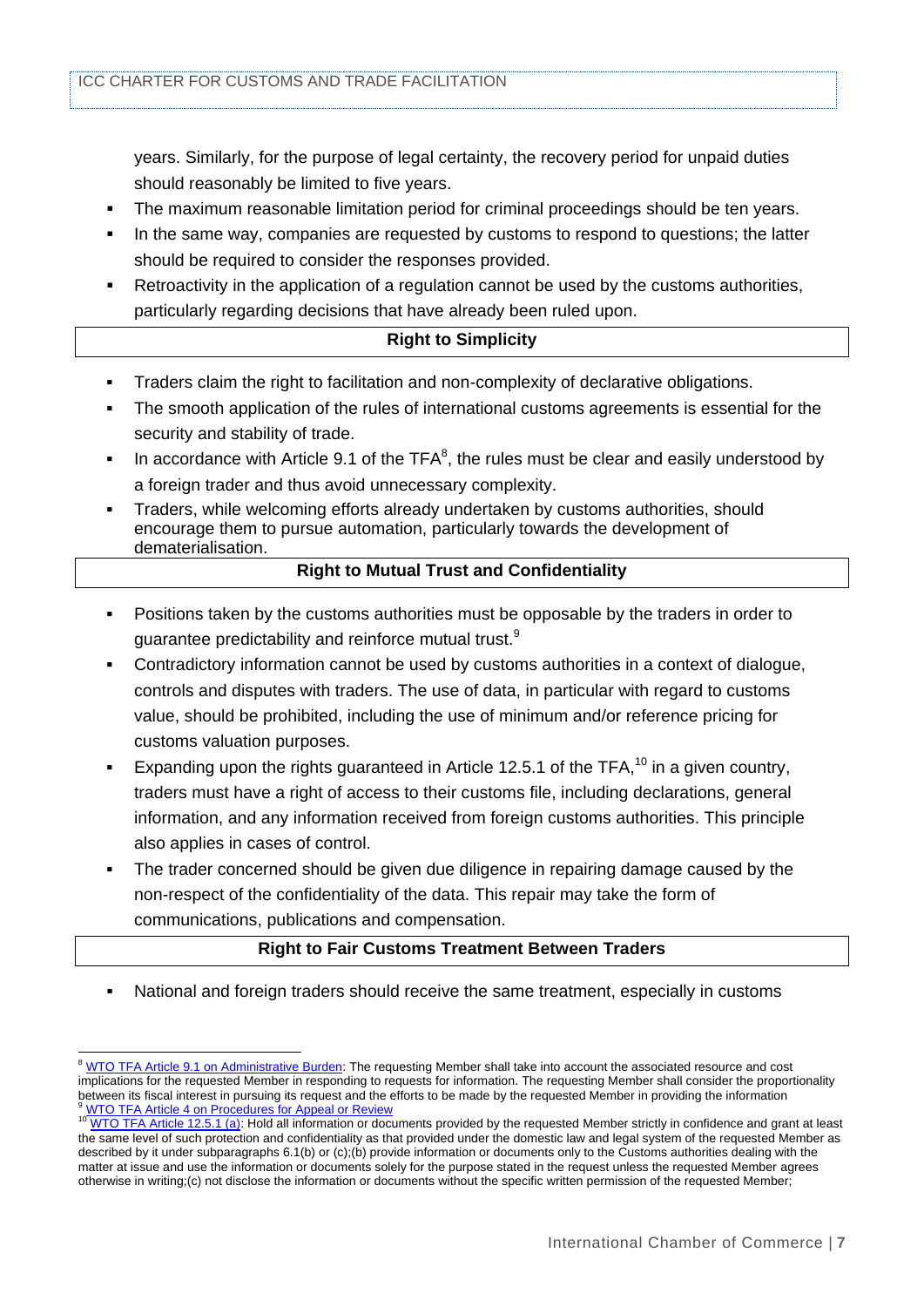matters.<sup>11</sup>

- The confidentiality of data and information shared with customs authorities should be guaranteed. Customs authorities are responsible for the security of documents filed, which should not be distributed beyond the necessary and competent authorities.<sup>12</sup>
- This principle must be applied in law and in practice, and States must, in this sense, work towards a standardisation of practices at a global level of local customs authorities.

# **2. TRADERS' RIGHTS DURING CUSTOMS AUDITS**

#### **Adversarial Process**

- The right to an adversarial process as provided by Article 4 of the TFA,<sup>13</sup> with an imperative response of the customs authorities must be recognised.
- The customs authorities must ensure the integrity, impartiality, objectivity and professionalism of the controllers.
- Traders must be aware of the scope of customs control, including the nature, purpose, period, duration and location.
- Customs control must be limited to a period of time that does not unreasonably affect the activities of the company.

#### **Right to be Heard**

- Traders must be able to be heard before notification of the offense with which they are charged.
- This right to be heard must be exercised effectively, which implies in particular a delay opposable both to the trader and the customs authorities.

# **3. TRADERS' RIGHTS IN THE CONTEXT OF DISPUTE WITH CUSTOMS**

#### **Right to a Fair and Prompt Remedy of Customs Disputes**

- Non-jurisdictional dispute resolution should be encouraged through conciliation and expertise institutions.
- Before the courts, due to the technical nature of most customs disputes, traders should have the opportunity to request the judge to appoint a "special master" or other expert with relevant customs knowledge and experience to inform the court.
- The use of arbitration in the event of disputes between foreign traders and local customs in relation to international customs agreements should be encouraged with the support of the concerned international organisations (WCO, WTO, etc.).

 <sup>11</sup> [WTO Foundational Principle of Trade without discrimination:](https://www.wto.org/english/thewto_e/whatis_e/tif_e/fact2_e.htm) Most-favoured-nation (MFN) and national treatment

[WTO TFA Article 12.5 on Protection and Confidentiality](https://www.wto.org/english/docs_e/legal_e/tfa-nov14_e.htm#art12)

[WTO TFA Article 4.1 on Procedures for Appeal or Review \(a\):](https://www.wto.org/english/docs_e/legal_e/tfa-nov14_e.htm) An administrative appeal to or review by an administrative authority higher than or independent of the official or office that issued the decision; and/or (b) a judicial appeal or review of the decision.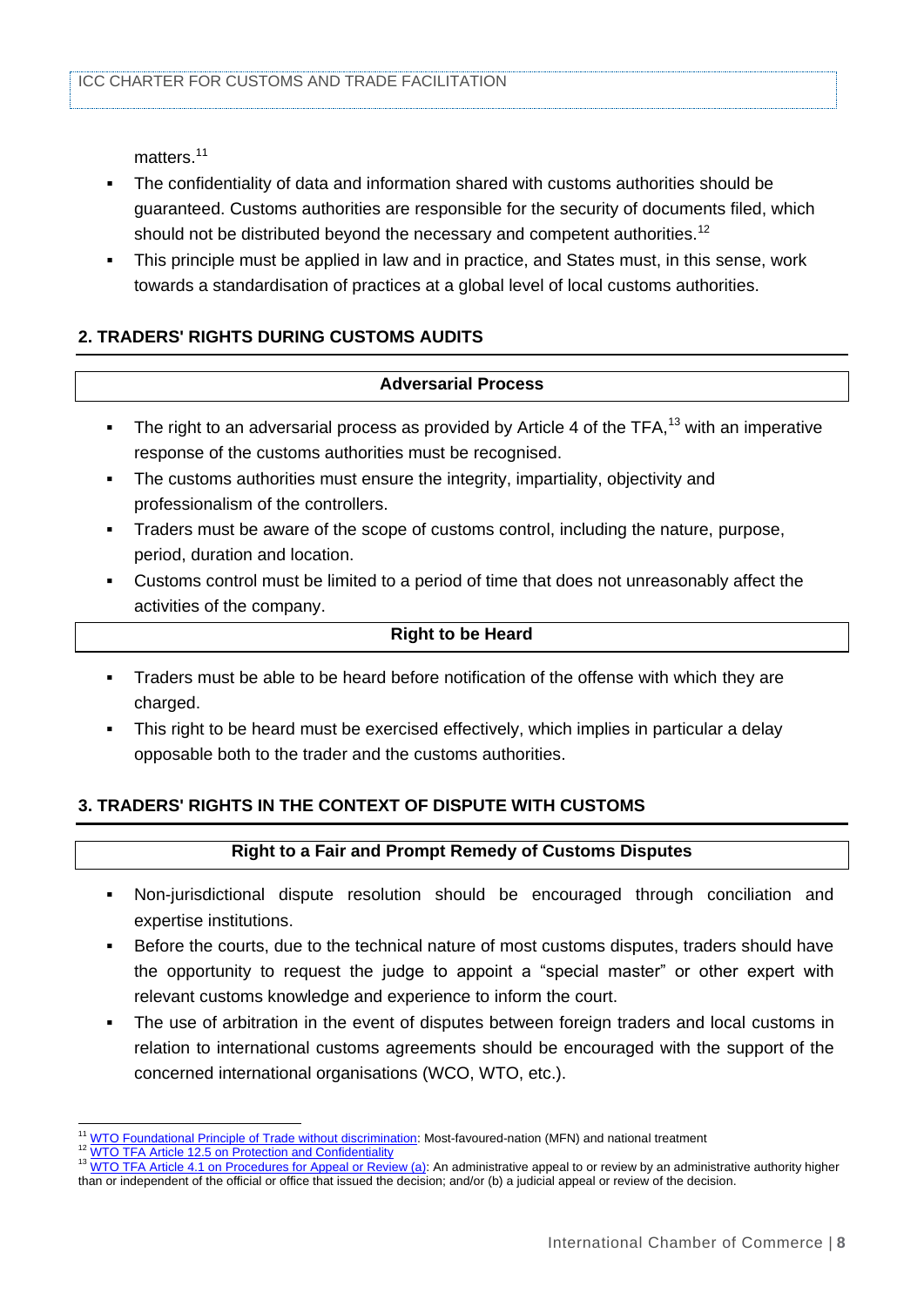- **Consistent with and as established by Chapter 10 of the Revised Kyoto Convention**<sup>14</sup>, traders must have the right to seek a remedy from a decision taken by the customs administration office by lodging an appeal to a superior authority within the customs administration. Payment of duty and fees should not be required for the filing of any such first appeal. The filing of an appeal should not trigger the imposition of a penalty.
- Moreover, traders must be able to lodge an appeal within a reasonable period of time, if possible, in less than one year. In this context, the right to a freely chosen counsel must be reaffirmed. Finally, the right to an adversarial process in which the customs authorities must be obliged to respond and fully participate must be guaranteed.
- The reimbursement of customs claims should be made within a limited period of time and determined by national law.

#### **Right to Proportionality of Sanctions**

- As provided by Article 6.3.3 of the TFA<sup>15</sup>, any penalties imposed on the trader must comply with the principle of proportionality. The payment of sanctions should be able to be staggered.
- In line with Article 12.1.1 of the TFA<sup>16</sup>, customs authorities should take into account voluntary disclosures of breaches as a mitigating factor when establishing a penalty for noncompliant companies. If companies disclose mistakes in good faith to the customs authorities, the focus of the reaction should be on improved internal procedures. Sanctions should be avoided.

#### **Right to Settlement**

 The settlement should not be just a prerogative. It should be granted to any company whose good faith cannot be challenged by customs authorities.

#### **Right to a Decision**

- As provided by Article 4.4 of the TFA $17$ , decisions should be provided without unreasonable delay.
- The reasons behind any such decision must be clearly communicated.

 $\overline{a}$ <sup>14</sup> [WCO RKC Chapter Standard 10.4 Appeals in Customs Matters](http://www.wcoomd.org/en/topics/facilitation/instrument-and-tools/conventions/pf_revised_kyoto_conv/kyoto_new/gach10.aspx)<br><sup>15</sup> WTO TEA Article 6.3.3 on Penelty Disciplines: The penelty imp

WTO TFA Article 6.3.3 on Penalty Disciplines: The penalty imposed shall depend on the facts and circumstances of the case and shall be commensurate with the degree and severity of the breach.

<sup>16</sup> [WTO TFA Article 12.1.1 on Measures Promoting Compliance and Cooperation:](https://www.wto.org/english/docs_e/legal_e/tfa-nov14_e.htm#art12) Members agree on the importance of ensuring that traders are aware of their compliance obligations, encouraging voluntary compliance to allow importers to self-correct without penalty in appropriate circumstances, and applying compliance measures to initiate stronger measures for non-compliant traders.

<sup>17</sup> [WTO TFA Article 4.4:](https://www.wto.org/english/docs_e/legal_e/tfa-nov14_e.htm#art4) Each Member shall ensure that, in a case where the decision on appeal or review under subparagraph 1(a) is not given either: (a) within set periods as specified in its laws or regulations; or (b) without undue delay, the petitioner has the right to either further appeal to or further review by the administrative authority or the judicial authority or any other recourse to the judicial authority.